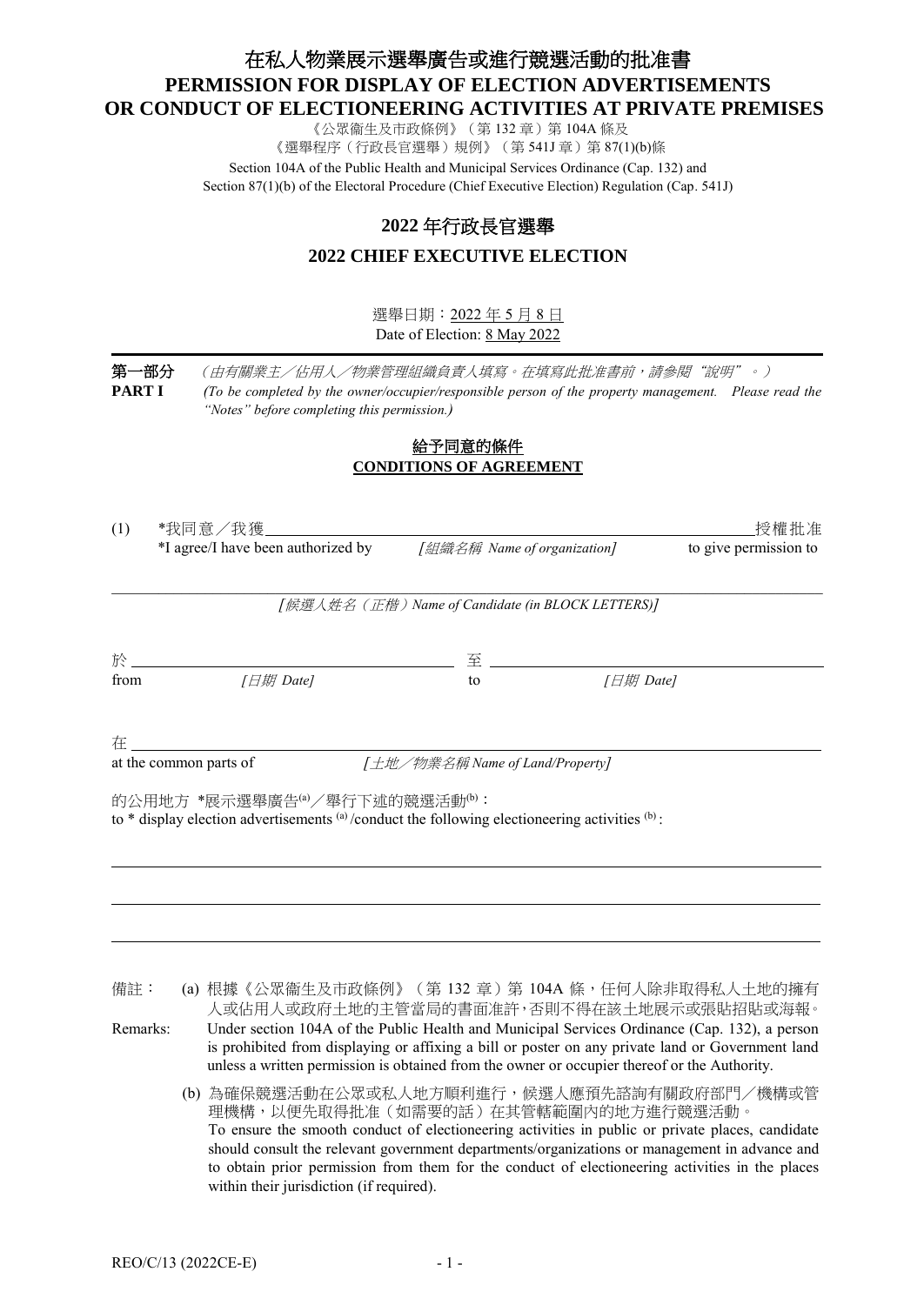#### (2) 候選人在 \*展示選舉廣告/進行競選活動時,必須遵守下列條款及條件:

In \*displaying the election advertisements/conducting the electioneering activities, the candidate must observe and abide by the following terms and conditions:

#### 其他條件 **Other Conditions**

### (3) 除此批准書內所列的選舉廣告及/或競選活動外,候選人不可在土地/物業內展示其他選舉廣告或 進行其他競選活動。 No election advertisements and/or electioneering activities of the candidate are allowed in the land/property other than those detailed in this permission.

- (4) 此批准書涵蓋的所有選舉廣告及/或候選人的所有競選活動,須遵照現行有關法例及《行政長官選 舉活動指引》展示及/或舉行。 The display of all the election advertisements and/or the conduct of all electioneering activities of the candidate covered by this permission must be in compliance with the relevant laws and the "Guidelines on Election-related Activities in respect of the Chief Executive Election" in force.
- (5) 在適當情況下(例如公眾秩序及安全會受影響),\*業主/佔用人/物業管理組織可以無須任何預 早通知而撤銷上述批准,並不需要對候選人由於該項撤銷而招致的任何損失或法律責任負責。 The \*owner/occupier/property management may, without any prior notice, revoke the above permission whenever appropriate (e.g. where public order or safety is at stake) and shall not be responsible for any loss or legal liability that may be incurred by the candidate as a result of such revocation.
- (6) \*業主/佔用人/物業管理組織可要求候選人對由於候選人或其代理人在有關物業內展示選舉廣告 或舉行競選活動而引致任何人士或財物受到損失、損壞或損傷,作出補償。 The \*owner/occupier/property management may require the candidate to indemnify him/her/it against any loss, damage or injury caused to any person or property as a result of the display of election advertisements or the conduct of electioneering activities by the candidate or his/her agent in the premises concerned.

|                                                                                                             | Name of *Owner/Occupier/Property Management <i>[即有關業主立案法團、管理公司名稱等]</i>   |
|-------------------------------------------------------------------------------------------------------------|--------------------------------------------------------------------------|
|                                                                                                             | [i.e. Name of the relevant Owners' Corporation, Management Company etc.] |
| 相關土地/物業名稱(如適用)及地址: __________________<br>Name and Address (if applicable) of the<br>Land/Property Concerned |                                                                          |
|                                                                                                             |                                                                          |
|                                                                                                             |                                                                          |
| Name and Position of Responsible Person (in BLOCK LETTERS)                                                  |                                                                          |
|                                                                                                             |                                                                          |
| Contact Telephone Number                                                                                    |                                                                          |
|                                                                                                             |                                                                          |
| Signature of Responsible Person                                                                             |                                                                          |
|                                                                                                             |                                                                          |
| Date                                                                                                        | Organization Chop                                                        |
|                                                                                                             |                                                                          |
| * 請刪去不適用者。                                                                                                  |                                                                          |

Please delete whichever is inapplicable.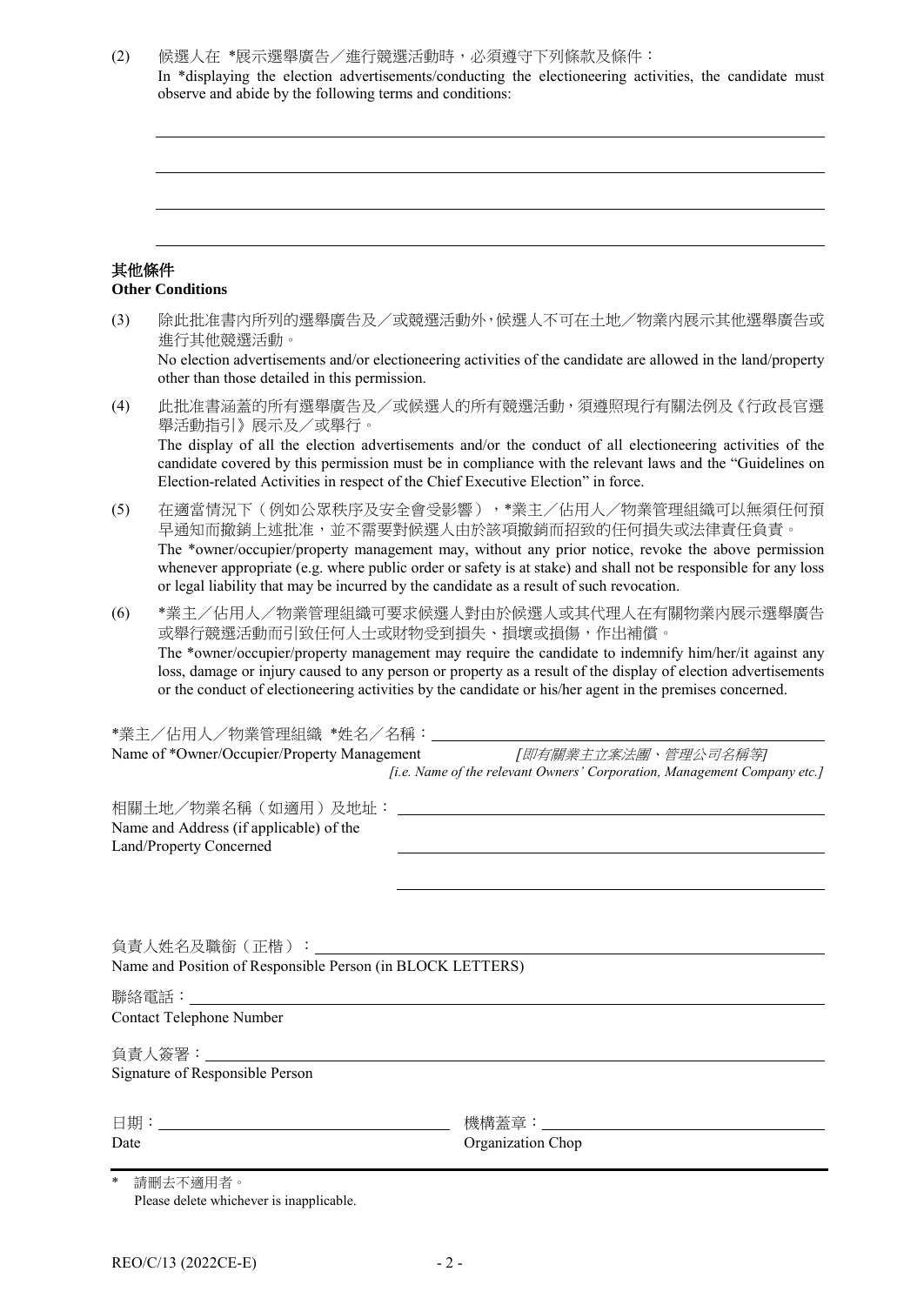第二部分 *(*由候選人/選舉代理人填寫) **PART II** *(To be completed by the candidate/election agent)*

## 確認 **CONFIRMATION**

我是上述選舉的 \*候選人/候選人的選舉代理人,現聲明 \*我/上述候選人同意遵守及履行此批准 書上述各段所開列在所述物業的公用地方展示選舉廣告及/或進行競選活動的條款及條件。

I, \*candidate/election agent of a candidate for the above election, hereby declare that \* I/the above-named candidate agree(s) to observe and abide by the terms and conditions for the display of election advertisements and/or conduct of electioneering activities at the common parts of the named premises as set out in the above paragraphs of this permission.

\*我/上述候選人並同意所述私人物業的 \*業主/佔用人/物業管理組織有全權隨時修改此批准書 內所列的各項目、條款及條件,以符合公平及平等對待所有候選人的原則。

\* I/The above-named candidate further agree(s) that the \*owner/occupier/property management of the named private premises is fully entitled to amend any items, terms and conditions detailed in this permission at any time so as to conform with the principle of fair and equal treatment to all candidates.

| *候選人/選舉代理人姓名(正楷):___<br>Name of *Candidate/Election Agent (in BLOCK LETTERS) |                                                                                                                      |
|------------------------------------------------------------------------------|----------------------------------------------------------------------------------------------------------------------|
| Signature                                                                    | 日期:<br>Date                                                                                                          |
| 聯絡人姓名 (正楷):<br>Name of Contact Person (in BLOCK LETTERS)                     | 「供查詢有關此批准書內註明的選舉廣告或競選活動」                                                                                             |
|                                                                              | [For enquiries in relation to the election advertisements or electioneering activities specified in this permission] |

聯絡人電話號碼: Telephone Number of Contact Person

請刪去不適用者。 Please delete whichever is inapplicable.

#### 說明 **Notes**

(1) 此批准書內提及的選舉是指根據《行政長官選舉條例》(第 569 章) 第 23 或 24 條進行的投票。就有 競逐的選舉而言,選舉日期是指首三輪投票的日期。根據《選舉程序(行政長官選舉)規例》(第 541J 章) 第 17(3) 條, 在有競逐的選舉中, 如須進行第四輪或其後任何一輪投票, 便會於翌日進行, 如有需要,則須日復一日地進行,直至有候選人當選為止。此批准書適用於任何一輪投票。 The election referred to in this permission is for a poll conducted under section 23 or 24 of the Chief Executive Election Ordinance (Cap. 569). For a contested election, the date of election is for the first three rounds of voting. In accordance with section 17(3) of the Electoral Procedure (Chief Executive Election) Regulation (Cap. 541J), if in a contested election the voting has to proceed to the fourth or any subsequent round, it will be held on the following day and, if necessary, day after day thereafter until a candidate is returned. This permission is applicable to any round of voting.

(2) 根據《行政長官選舉活動指引》第八章及《選舉程序(行政長官選舉)規例》(第 541J 章)第 87 條,候選人須在發布選舉廣告後的1個工**作天內(即公眾假期及星期六以外的任何1天)**,把與選 舉廣告有關的資料/文件,包括准許或同意書的電子文本,上載至中央平台或候選人平台或向選舉 主任提供印本式文本,以供公眾查閱。 In accordance with Chapter 8 of the "Guidelines on Election-related Activities in respect of the Chief Executive Election" and section 87 of the Electoral Procedure (Chief Executive Election) Regulation (Cap. 541J), the candidate must, **within 1 working day (i.e. any day other than a general holiday and Saturday**) after publication of an election advertisement, upload an electronic copy of the relevant information/document of the election advertisement, including permission or consent, onto the Central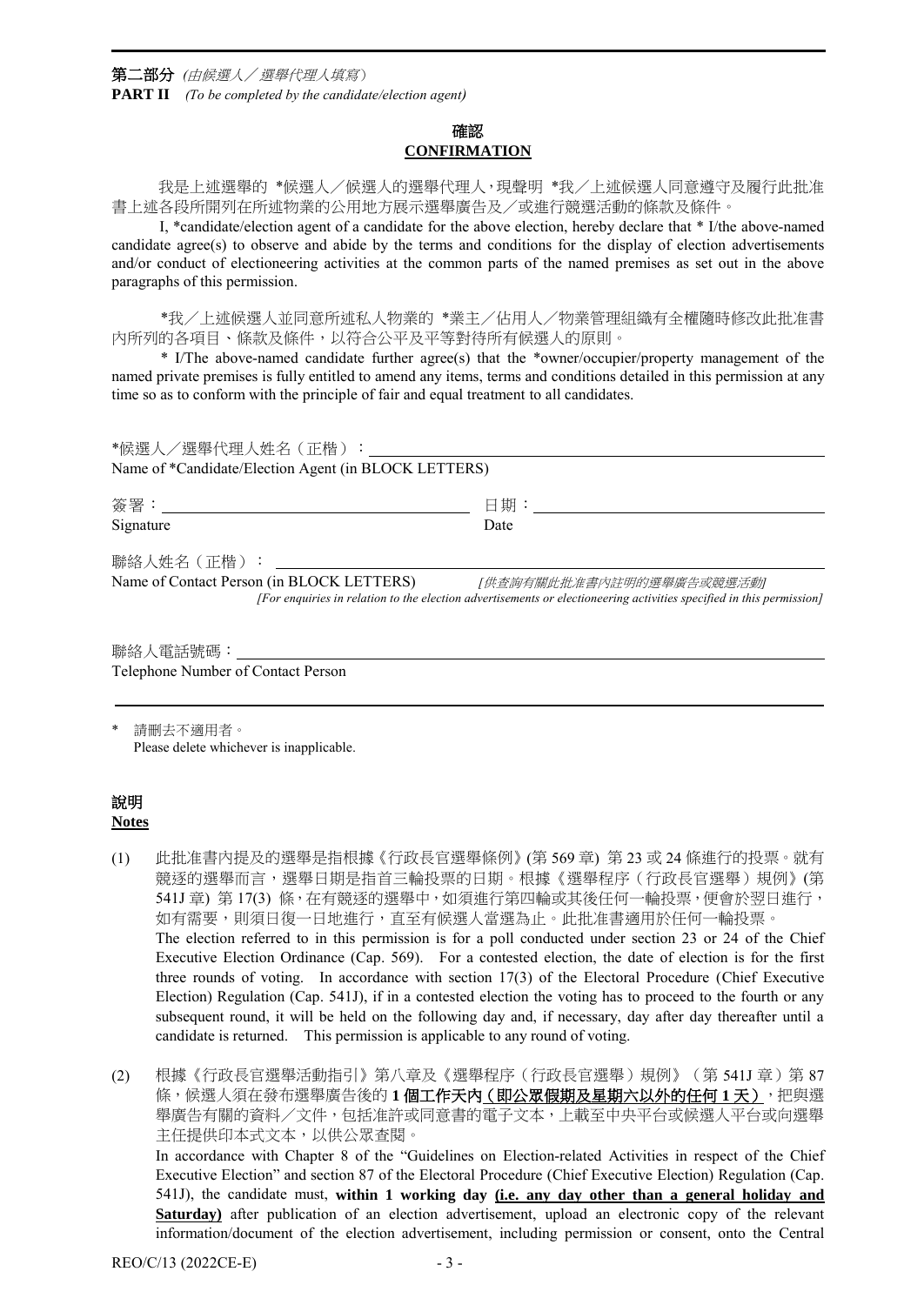Platform or Candidate's Platform or provide a hard copy to the Returning Officer for public inspection.

- (3) 候選人在上載此批准書至中央平台或候選人平台前,必須確定已將批准書內所有電話號碼遮蓋。 Candidate must ensure all telephone numbers in the permission have been covered before uploading this permission onto the Central Platform or Candidate's Platform.
- (4) 此批准書應一式 3 份填寫,其中 1 份應上載至中央平台或候選人平台或提供予選舉主任存案,候選 人及業主/佔用人/物業管理組織亦應各自保存 1 份。 This permission should be completed in triplicate. One copy of the permission should be uploaded onto the Central Platform or Candidate's Platform or provided to the Returning Officer for record. The candidate and the owner/occupier/property management should each retain a copy.
- (5) 在不違反公平及平等對待的原則下,業主/佔用人/物業管理組織有全權隨時對此批准書內各項 目、條款及條件作出修改、增加或刪減。

The owner/occupier/property management is fully entitled to amend, add or delete any items, terms and conditions in this permission at any time, provided that the principle of fair and equal treatment is not breached.

- (6) 填寫此批准書時如有任何問題,請在辦公時間內致電選舉事務處的查詢熱線 2891 1001。 If there is any question in completing this permission, please call the Enquiry Hotline of the Registration and Electoral Office at 2891 1001 during office hours.
- (7) 請注意下列有關在此批准書提供個人資料的說明─ Please note the following with regard to the personal data supplied in connection with this permission–
	- (a) 資料用途

就此批准書提供的個人及其他有關的資料,會供選舉管理委員會、選舉事務處、選舉主任及有 關的政府部門用於與選舉有關的用途。

#### **Purpose of Collection**

The personal data and other related information supplied in connection with this permission will be used by the Electoral Affairs Commission, the Registration and Electoral Office, the Returning Officer and related government departments for election-related purposes.

#### (b) 資料轉介

就此批准書所提供的資料會提供予公眾查閱直至選舉申報書的文本根據《選舉(舞弊及非法行 為)條例》(第 554 章)第 41 條可供查閱的期間結束為止。在展示前,批准書內所有電話號 碼將會被遮蓋。就此批准書提供的個人及其他有關的資料亦可能會提供予其他獲授權的部門或 人士,包括但不限於法院,用於與選舉有關的用途。

## **Transfer of Information**

The information provided in this permission will be made available for public inspection until the end of the period for which copies of election returns are available for inspection pursuant to section 41 of the Elections (Corrupt and Illegal Conduct) Ordinance (Cap. 554). All telephone numbers in the permission will be covered before display. The personal data and other related information supplied in connection with this permission may also be provided to other authorized departments or persons, including but not limited to the law courts for election-related purposes.

#### (c) 索閱個人資料

任何人有權根據《個人資料(私隱)條例》(第 486 章) 的條文要求索閱及改正他/她所提供 的個人資料。

#### **Access to Personal Data**

Any person has the right to request access to and correction of the personal data he/she supplied in accordance with the provisions of the Personal Data (Privacy) Ordinance (Cap. 486).

#### (d) 個人資料保障原則

候選人及代理人應留意,在收集第三者的個人資料以填寫此批准書時,須遵守《個人資料(私 隱 ) 條例》(第 486 章 ) 附表 1 的保障資料原則,特別是第 4 原則,即採取所有切實可行的步 驟,以確保個人資料受到保障而不受未獲准許的或意外的查閱、處理、刪除、喪失或使用。

#### **Personal Data Protection Principles**

Candidates and agents are reminded to observe the Data Protection Principles in Schedule 1 to the Personal Data (Privacy) Ordinance (Cap. 486) in collecting personal data of a third person in